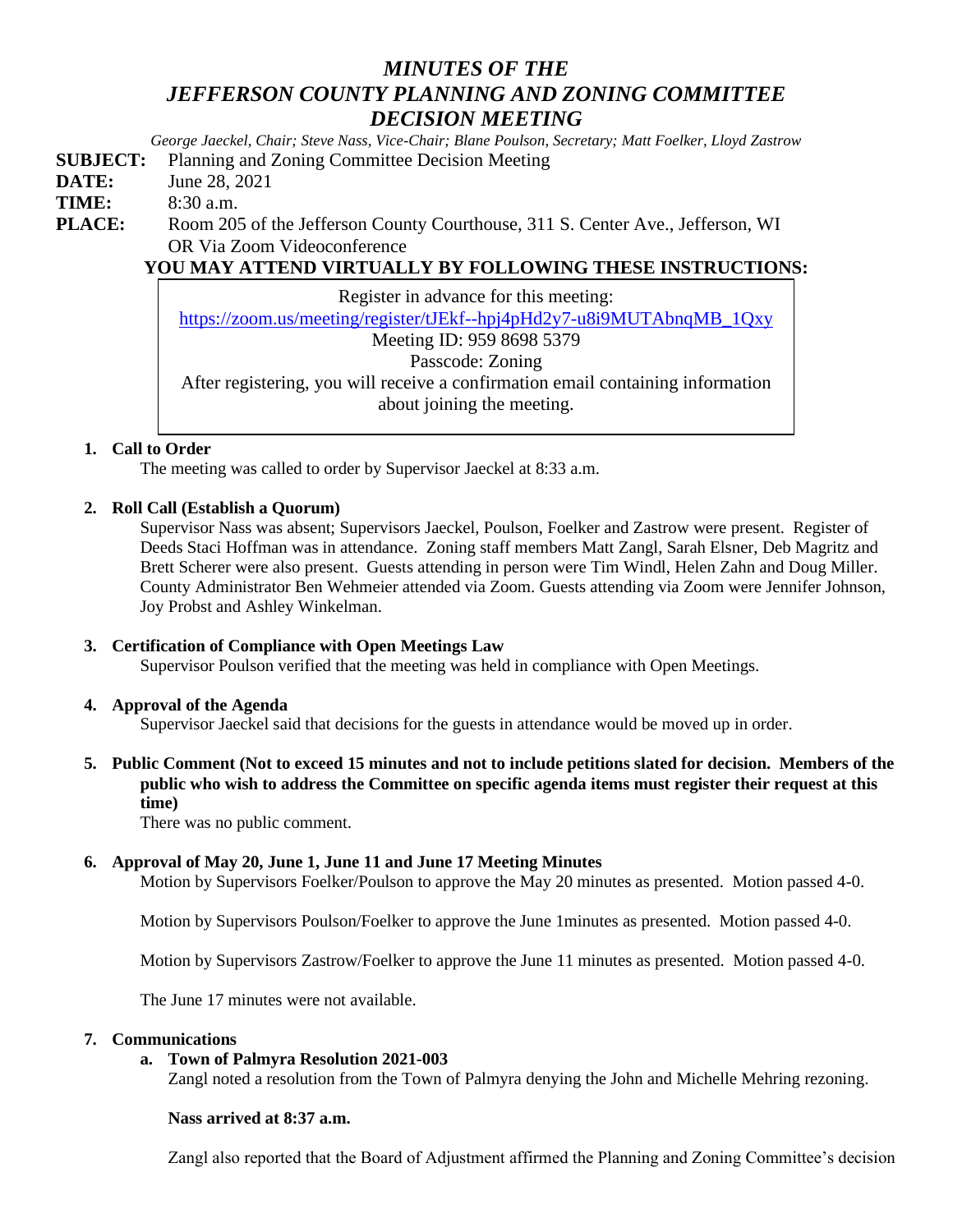on WE Energies LNG Ixonia project.

The owners of the County Road J mineral extraction site

#### **8. May Monthly Financial Report for Register of Deeds – Staci Hoffman**

Hoffman reported another busy month, with revenues already at 70% of the annual budget.

#### **9. May Monthly Financial Report for Land Information Office-Matt Zangl**

The report was in the Committee packet. Good amounts have been realized from retained revenues and recording fees from Register of Deeds.

#### **10. June Monthly Financial Report for Zoning – Matt Zangl**

Revenues are approximately \$8,800 less than last month. There has been a slight decrease in the number of new home permits issued, for various reasons. We will continue to watch the trend.

#### **11. Discussion on Solar Energy Facilities**

Zangl said that last week Crawfish River Solar was approved through the PSC. There has been communication from the developer regarding plans moving forward including potentially breaking ground by the end of the year.

#### **12. Discussion on Jefferson County Comprehensive Plan/Zoning Ordinance Update**

Zangl reported that we are close to sending Zoning Ordinance updates out to the Towns for their review. The final piece regarding salvage and junk is being reviewed by Corporation Counsel.

#### **13. Discussion on GIS System**

Zangl said that there have been short outages over the last few months and more recently, two outages occurred as a result of Microsoft updates. The system then had to be rebuilt, then later reverted to the preupdate system. Plans are in process to prevent these issues in the future.

#### **14. Discussion on Land Records Software**

Zangl explained that a system used internally by the all the County land departments will be changing, and will not be available for recording taxes and inputting dog licenses. Options were noted for using an outside vendor or MIS. A Request for Qualifications was sent out; costs will have to be determined. This will be coming back to the Committee with more info at a later date.

#### **15. Discussion and Possible Action on Petitions Presented in Public Hearing on May 20, 2021 and Subsequently Postponed:**

a. R4313A-21 – Timothy Windl and Helen Zahn, Willow Road, Town of Watertown on PIN 032-0814- 1421-002

Zangl noted the revision; Windl also explained the reasons for the proposed design. Motion by Supervisors Jaeckel/Poulson to approve. Motion passed 3-2 with Nass and Zastrow opposed.

b. R4314A-21 & R4315A-21 – Douglas & Kathleen Miller, County Road P, Town of Watertown on PIN 032-0815-3611-000

Zangl explained these revisions also. Motion by Supervisors Poulson/Foelker to approve as revised; motion passed 5-0.

#### **16. Discussion and Possible Action on Petitions Presented in Public Hearing on June 17, 2021:**

**APPROVED WITH CONDITIONS** R4320A-21 – Richard & Christine Schwarze on a motion by Supervisors Jaeckel/Foelker to create a 5.48-acre R-1 zoned lot from part of PINs 018-0713-1034-009 (35.485 Ac) currently zoned A-T and 018-0713-1522-040 (0.478 Ac) zoned R-1. The site is in the Town of Lake Mills on **Shorewood Meadows Circle**. The request is in accordance with Sec. 11.04(f)1 of the Jefferson County Zoning Ordinance. Motion passed 5-0.

**APPROVED WITH CONDITIONS** R4321A-21 – Richard & Christine Schwarze on a motion by Supervisors Zastrow/Foelker to create a 5-acre R-1 zoned lot from part of PINs 018-0713-1031-000 (33.05 Ac) and 018-0713-1034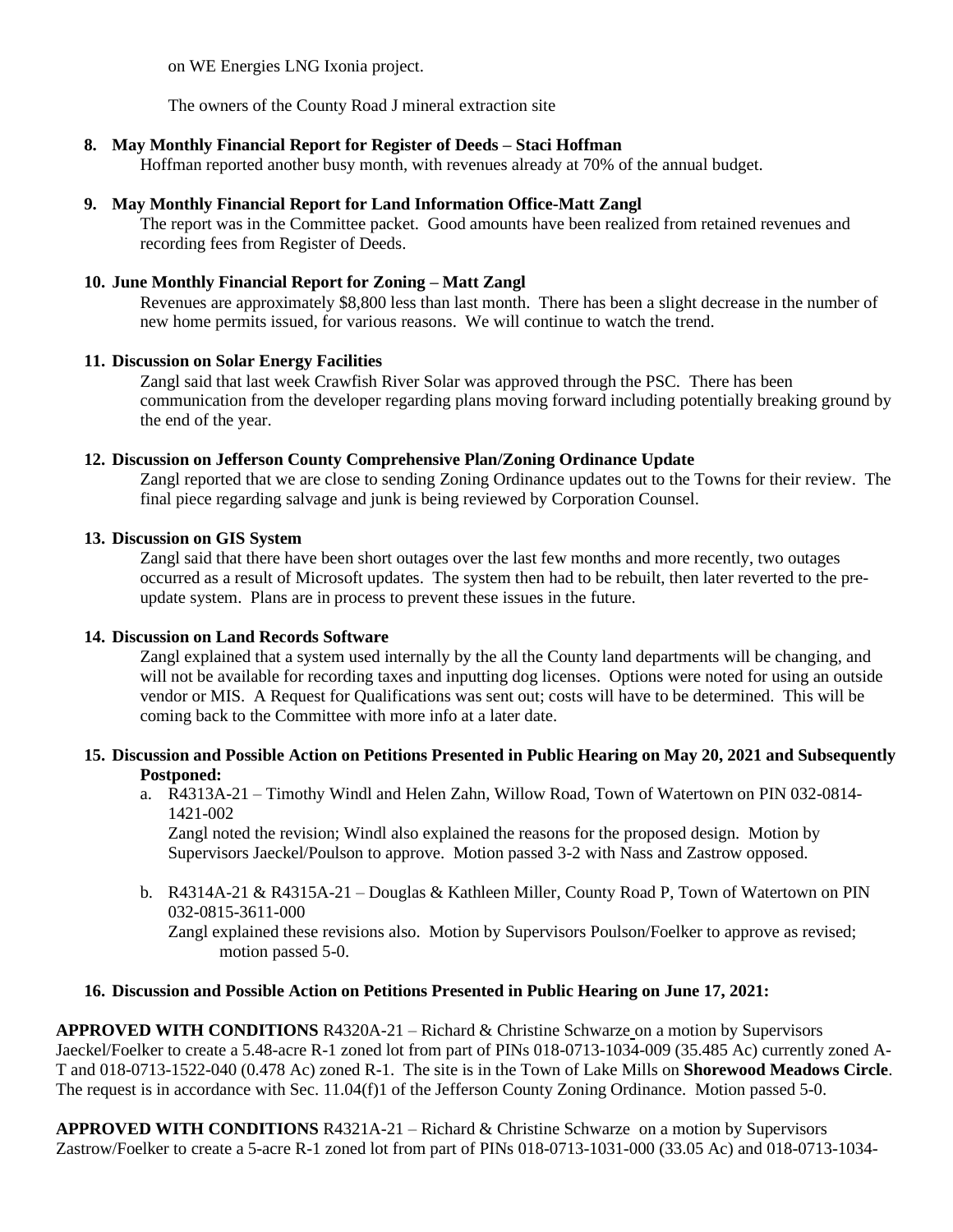009 (35.485 Ac) zoned A-T. The site is in the Town of Lake Mills on **Shorewood Hills Road**. The request is in accordance with Sec. 11.04(f) 1 of the Jefferson County Zoning Ordinance. Motion passed 5-0.

**NO ACTION TAKEN** on R4322A-21 – Donald Popp/Hickory Wood Ranch LLC Property to enlarge the existing A-2 zone at **N6189 County Road F**, Town of Concord by approximately 0.482 acres. The site is part of PIN 006-0716-1644- 000 (36.950 Ac). This is in accordance with Sec. 11.04(f)7 of the Jefferson County Zoning Ordinance.

**NO ACTION TAKEN** on CU2075-21- Donald Popp/Hickory Wood Ranch LLC Property for conditional use to allow for storage of non-farm equipment/boat storage in a proposed A-2 zone at **N6189 County Road F**, Town of Concord, on PIN 006-0716-1644-000 (36.95 Ac). This is in accordance with Sec. 11.04(f)7 of the Jefferson County Zoning Ordinance.

## **FROM A-1, EXCLUSIVE AGRICULTURAL TO A-2, AGRICULTURAL AND RURAL BUSINESS**

**APPROVED WITH CONDITIONS** R4324A-21 – Martin Dula on a motion by Supervisors Jaeckel/Zastrow to create a 1.731-acre A-2 zone at **W8525 Finch Brothers Rd** in the Town of Lake Mills on PIN 018-0713-2111-000 (1.731 Ac). This is in accordance with Sec. 11.04(f)7 of the Jefferson County Zoning Ord. Motion passed 5-0.

**APPROVED WITH CONDITIONS** CU2077-21 – Martin Dula on a motion by Supervisors Jaeckel/Zastrow for conditional use to allow a conference center, banquet hall and event facility in a proposed A-2 zone at **W8525 Finch Brothers Rd** on PIN 018-0713-2111-000 (1.731 Ac) in the Town of Lake Mills. This is in accordance with Sec. 11.04(f)7 of the Jefferson County Zoning Ordinance. Motion passed 5-0.

**APPROVED WITH CONDITIONS** R4325A-21 – Tom & Joy Probst/Probst Trust on a motion by Supervisors Poulson/Foelker to create a 6-acre new building site from part of PIN 008-0715-3521-000 (33.55 Ac) in the Town of Farmington on **Bakertown Rd.** This is in accordance with Sec. 11.04(f)8 of the Jefferson County Zoning Ordinance. Motion passed 5-0.

**APPROVED WITH CONDITIONS** R4326A-21 – Erin Seif/Jaymie McCoy Property on a motion by Supervisors Jaeckel/Foelker to create a 5.45-acre new building site from part of PIN 008-0715-1431-000 (35 Ac) in the Town of Farmington on **North Helenville Rd.** This is in accordance with Sec. 11.04(f)8 of the Jefferson County Zoning Ordinance. Motion passed 5-0.

**APPROVED WITH CONDITIONS** R4327A-21 – Jon Hartwig/J&T Hartwig Trust on a motion by Supervisors Foelker/Jaeckel to create a 1.3-acre new building site from part of PIN 016-0514-2813-000 (19.285 Ac) in the Town of Koshkonong on **McIntyre Rd.** This is in accordance with Sec. 11.04(f)8 of the Jefferson County Zoning Ordinance. Motion passed 5-0.

**APPROVED WITH CONDITIONS** R4328A-21 – Aaron Johnson on a motion by Supervisors Foelker/Jaeckel to create a 2-acre new building site from part of PIN 018-0713-2724-000 (53.587 Ac) in the Town of Lake Mills on **County Road A**. This is in accordance with Sec. 11.04(f)8 of the Jefferson County Zoning Ordinance. Motion passed 5-0.

**APPROVED WITH CONDITIONS** R4329A-21 – Diane Franks/Gordon Kottwitz Property on a motion by Supervisors Jaeckel/Foelker to create a 1.61-ac lot around the existing home from PIN 020-0814-3343-000 (40 Ac) in the Town of Milford at **N7396 County Road Q.** This is in accordance with Sec. 11.04(f)8 of the Jefferson County Zoning Ordinance. Motion passed 5-0.

**APPROVED WITH CONDITIONS** CU2078-21 - Christopher & Ashley Winkelman on a motion by Supervisors Poulson/Foelker for a dog training and boarding facility for up to 45 dogs in the Town of Koshkonong on part of PIN 016- 0514-2212-000 (40 Acres)**.** This is proposed in an A-1, Exclusive Agricultural zone at **N1260 County Road K**, and is in accordance with Sec. 11.04(f)6. Motion passed 5-0.

**APPROVED WITH CONDITIONS** CU2079-21 – Sean Heaslip on a motion by Supervisors Jaeckel/Poulson for an extensive on-site storage structure 18 feet in height and at 960 square feet in a Residential R-1 zone at **W9066 Lakeview**  Dr. The site is in the Town of Oakland on PIN 022-0613-0813-043 (0.33 Ac). This is in accordance with Sec. 11.04(f)1 of the Jefferson County Zoning Ordinance. Motion passed 5-0.